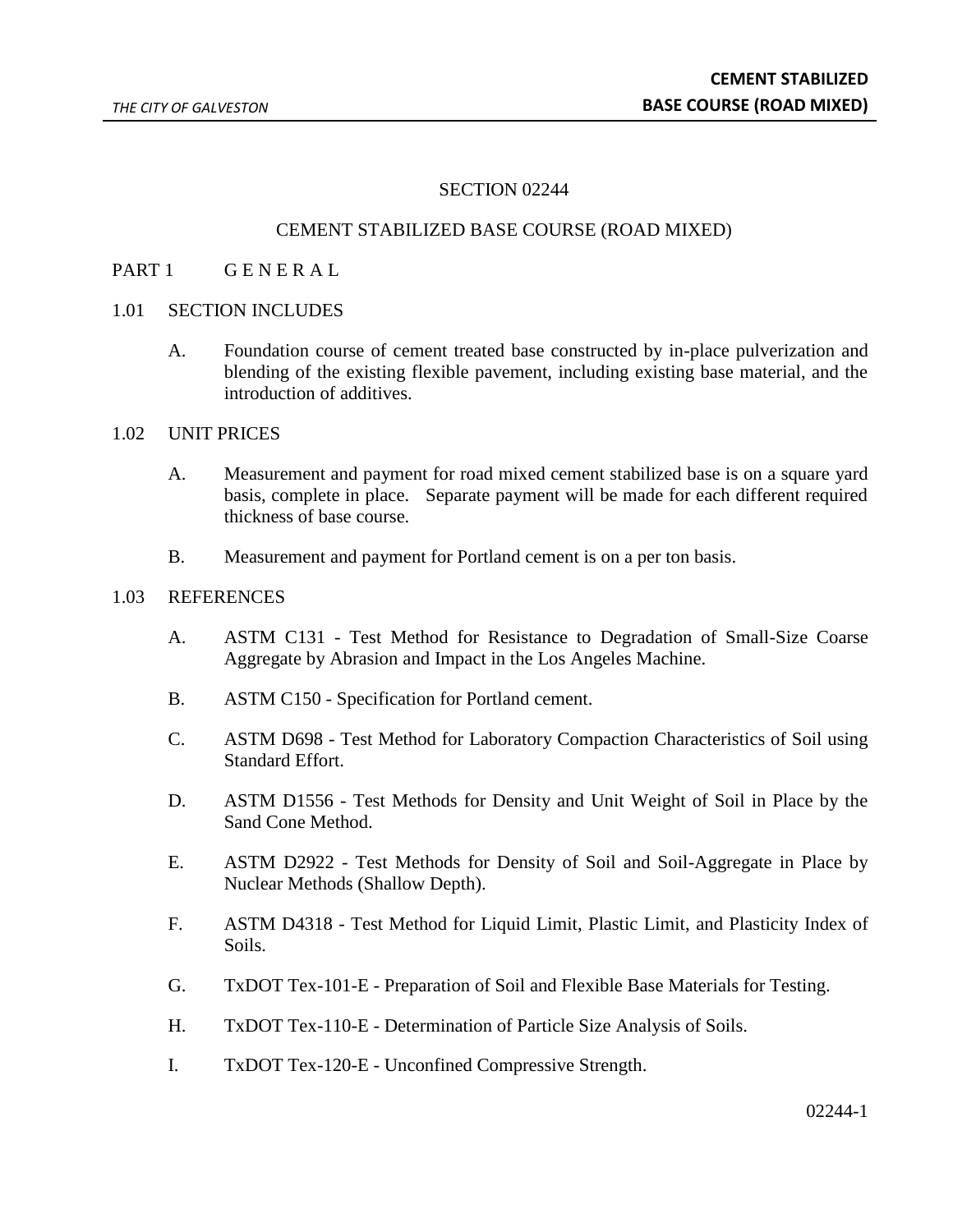# 1.04 SUBMITTALS

- A. Submittals shall conform to requirements of all sections and provisions of these specifications. Submit Samples of pulverized road base and new aggregate for testing at least 14 days prior to start of construction.
- B. Submit manufacturer's mill certificates for all additives, such as Portland cement, proposed for use.
- 1.05 TESTS
	- A. Testing shall be performed under the provisions of Section 01410 Testing Laboratory Services.
	- B. Laboratory and field tests shall be performed in accordance with the applicable ASTM and TxDOT standard test methods as described in this Section.
- PART 2 PRODUCTS
- 2.01 PORTLAND CEMENT
	- A. Portland cement shall meet minimum material requirements for ATM C150 Type I.
	- B. Portland cement may be delivered to the project site in bulk transports or in 1 c.f. sacks.
- 2.02 MIXING WATER
	- A. Water shall be clean, potable, and free from oil, acids, alkali, or vegetable matter.
- 2.03 NEW AGREGATE
	- A. New Aggregate shall meet the material requirements of TxDOT Item 247, Type A, Grade 1 Flexible Base.
- 2.04 ASPHALT SEAL CURE
	- A. Cutback asphalt or emulsified petroleum resin meeting the material and applications requirements as per Section 02511 - Prime coat.
- PART 3 EXECUTION
- 3.01 EQUIPMENT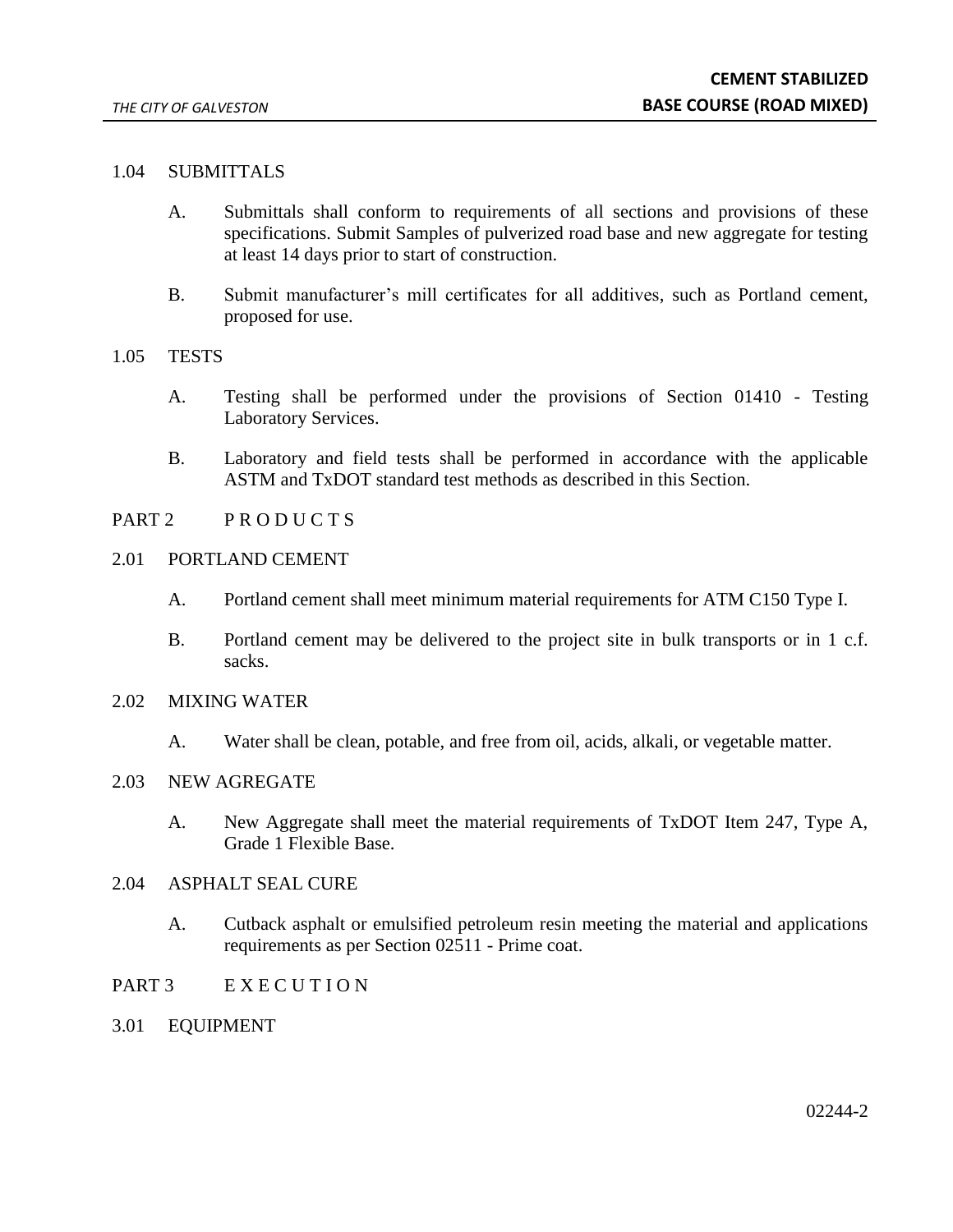- A. Pulverization of the existing pavement shall be accomplished with a self-propelled machine capable of pulverizing and mixing the existing materials to the plan depth in one pass.
- B. The mixing equipment shall be capable of mixing the pulverized material, any required new aggregate and additives to obtain a homogeneous mixture.
- C. Proof roller Pneumatic tired roller with at least four wheels on axles carrying not more than two wheels. The proof roller shall have a rolling width of from 8 ft. to 10 ft. and having an operating gross load of from 25 to 50 tons.

# 3.02 PREPARATION

- A. Complete backfill of underground utilities, as required, below future grade.
- B. When directed by the Owner's Representative, proof roll the existing flexible pavement to identify weak base or subgrade conditions. Weak areas shall be corrected as directed by the Owner's Representative.

# 3.03 PLACEMENT

- A. When new aggregate is required, it shall be spread on the existing pavement evenly across the entire section before pulverization begins.
- B. Should the existing subgrade be exposed during the mixing process, it shall be firm and able to support, without displacement, the construction equipment. Soft or yielding subgrade shall be corrected as directed by the Owner's Representative prior to replacement of base materials.
- C. The existing flexible pavement shall be pulverized to the depth specified and mixed to obtain a homogeneous mixture. After mixing, the pulverized material shall be spread and shaped to conform to the lines, grades, and cross-sections shown in the plans.
- D. The pulverized base, prior to the addition of cement, shall meet the following gradation requirements:

| Sieve Size | <b>Percent Retained</b> |
|------------|-------------------------|
|            | (by Weight)             |
| 2''        |                         |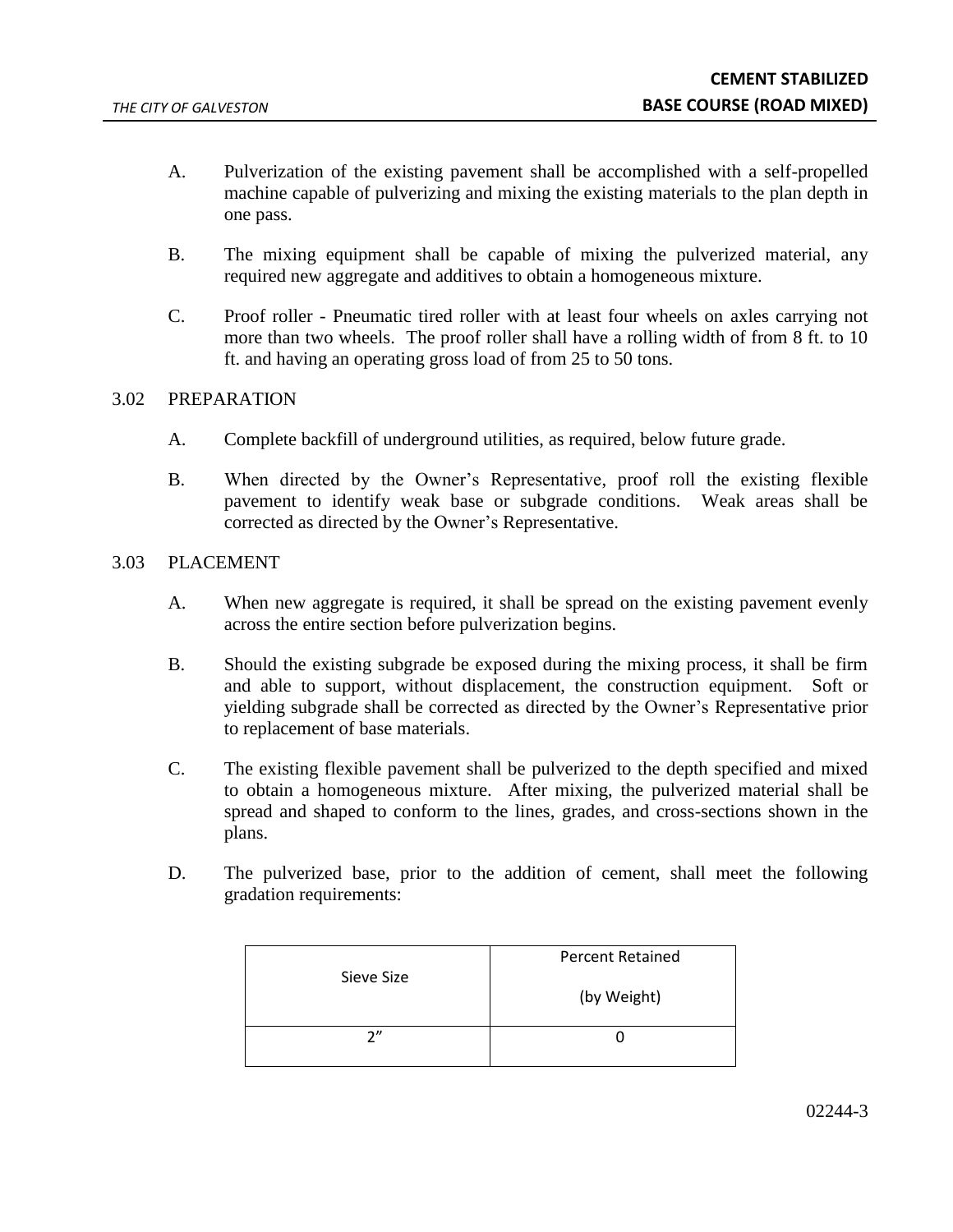| $1\frac{1}{2}$ | $0$ to 5 |
|----------------|----------|
| 1              | 3 to 15  |

- E. Cement Content shall be selected by the Owner's Representative based on compressive strength tests on pulverized samples of the existing pavement. The mix design shall be performed in accordance with Test Method Tex-120-E. The cement content shall be selected so the base material, when placed as described in this Section, shall have a minimum compressive strength of 650 psi at 7 days when tested in accordance with Tex-120-E.
- F. Cement shall be spread on the prepared base (as described above) only in that area where the mixing, compacting, and finishing operations can be completed during the same working day. Cement shall be spread by an approved spreader or by bag distribution at a uniform rate and in such a manner to reduce to a minimum the scattering of cement by wind. Should excessive wind conditions exist, or if excessive blowing of cement occurs due to inadequate spreading methods, the Owner's Representative may direct the CONTRACTOR to cease operations until such time as the wind subsides, or adequate spreading equipment can be employed.
- G. The cement shall be dry-mixed with the prepared base materials prior to the addition of water. Immediately after dry-mixing, sufficient quantities of water shall be applied and mixed with the base to adjust the moisture content to within two (2) percentage points of the optimum moisture content as determined by the standard proctor method (ATM D698). After mixing, the loose mixture shall be spread and shaped to conform to the lines, grades and cross sections shown on the plans.

# 3.04 COMPACTION

- A. Compact the mixture to a minimum of 95% of the maximum dry density as determined by ASTM D698.
- B. Finish the compacted base course by skinning or blading by a maintainer, removing all loose material from the surface. The surface shall be sprinkled with small amounts of water as needed while rolling with a pneumatic tired roller. The pneumatic tired roller used for finish rolling shall be light enough to prevent surface cracking. Rework and recompact those areas where cracking develops.
- C. Maintain a smooth surface conforming to the lines, grades, and cross sections shown on the plans.

#### 3.05 CURING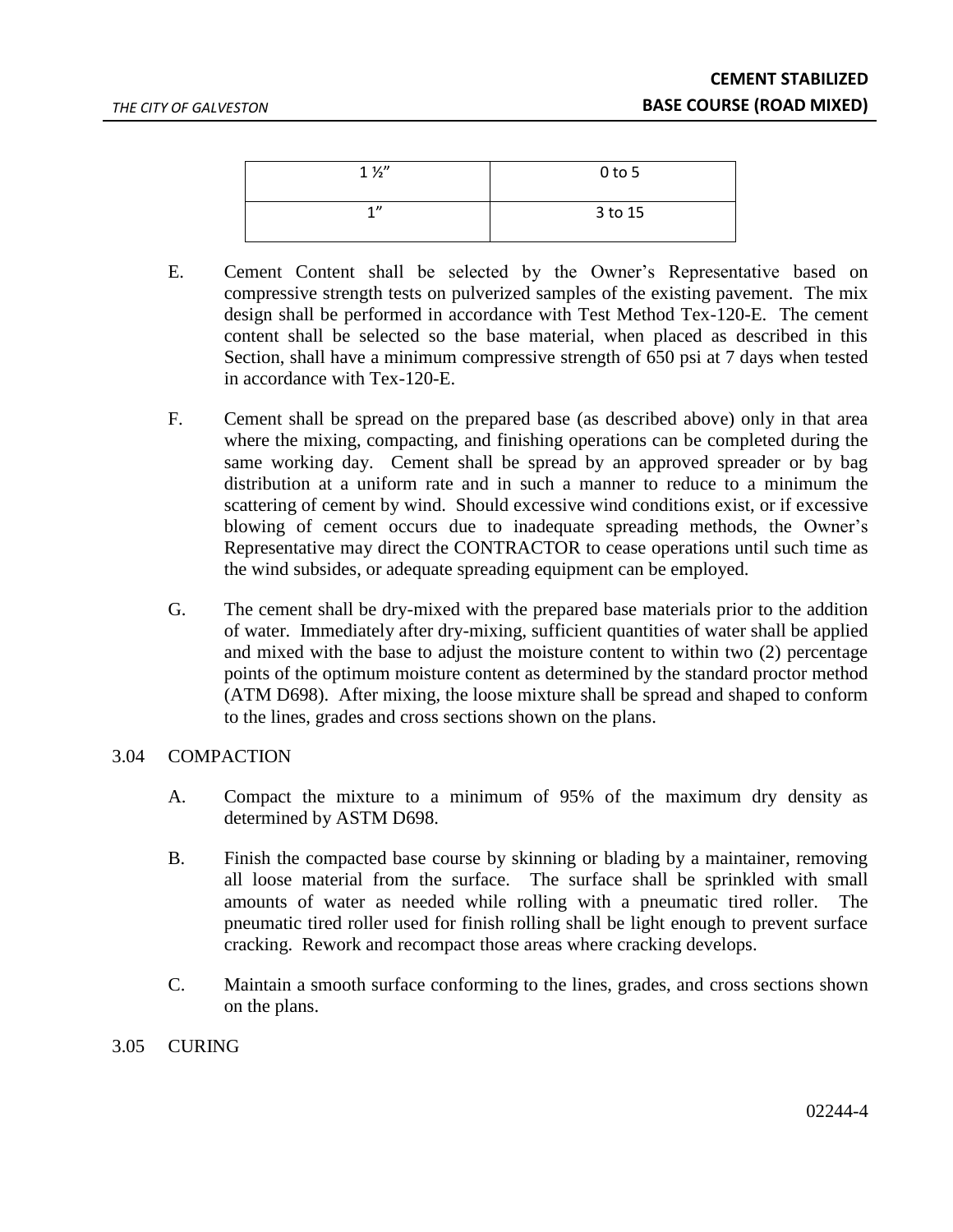- A. The completed base shall be moist cured for a minimum of three (3) days or prevented from drying by addition of an asphalt material following the requirements of Section 02511 in these specifications.
- B. Completed sections may be opened immediately to local traffic and construction equipment only after the curing period, or as directed by the Owner's Representative, provided the material has hardened sufficiently to prevent damage to the base course by equipment or traffic.

# 3.06 MAINTENANCE

A. The CONTRACTOR is required to maintain the base course in good condition until all work has been completed and accepted. Maintenance shall include immediate repairs to any defects that may occur. Repairs shall be performed for the full depth of the base. The addition of thin layers for any reason will not be permitted. This work shall be done by the CONTRACTOR at his own expense.

# 3.07 TOLERANCES

- A. Completed surface of the road base shall be smooth and conform to the specified cross section and established lines and grades.
- B. Top surface of base course shall be within plus or minus  $\frac{1}{4}$  inch in cross section, or in 16-ft. length.

# 3.08 FIELD QUALITY CONTROL

- A. Testing will be performed under provisions of Section 01410 Testing Laboratory Services.
- B. A minimum of one core will be taken at random locations per 500 linear feet per lane of roadway or 500 square yards of base, whichever is less, to determine in-place depth.
- C. CONTRACTOR may, at his own expense, request additional cores in the vicinity of cores indicating nonconforming in-place depths to determine limits of nonconformance. If the tests falls below the required depth, place and compact additional material at no additional cost to the OWNER.
- D. Compaction Testing will be performed in accordance with ASTM D1556 or ASTM D2922 and ASTM D3017 at a random location near each depth determination core. Rework and recompact areas that do not conform to compaction requirements.
- E. Fill core holes with new compacted crushed stone flexible base.